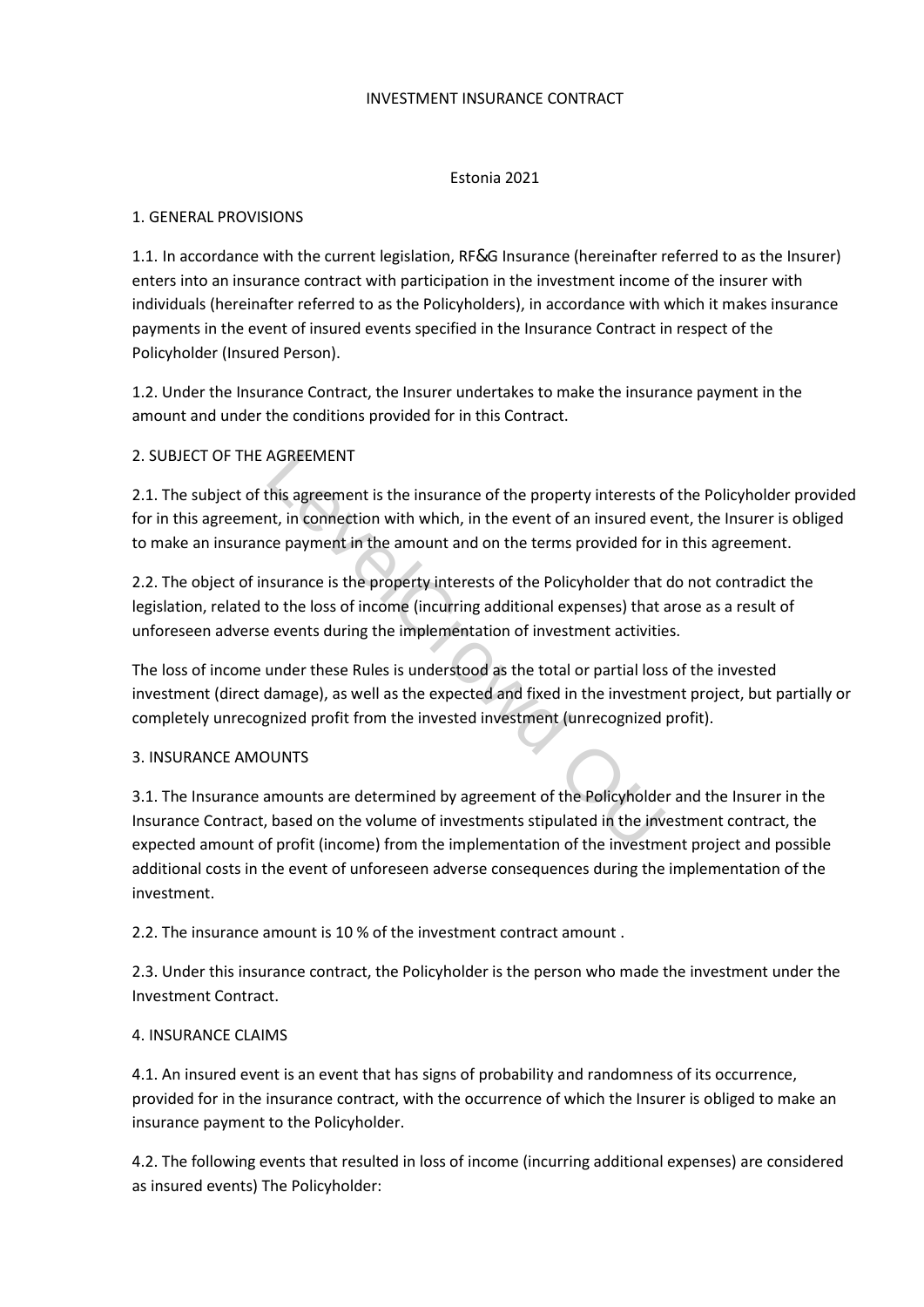a) non-performance (improper performance) by the partners, contractors, suppliers of the Policyholder of their obligations in the implementation of the insured investment project (non-compliance with the deadlines for the execution of design and construction works, delivery of equipment and materials, commissioning of investment objects, etc., including in connection with natural disasters in the area of performance of obligations);

b) a prolonged (more than one month) shutdown of production (works, services) or a reduction in the volume of production at the investment object as a result of an accident, fire, explosion, or natural disasters;

c) loss or damage to buildings, structures, equipment, fixed assets, and other tangible assets that are objects of investment, as a result of an accident, fire, explosion, or natural disasters;

The insurance contract can be concluded in case of occurrence of all of the listed events or some of them.

4.3. Under the insurance contract, in the event of an insured event, the Insurer shall reimburse:

a) losses incurred by the Policyholder in connection with the loss of the expected income from the invested investments in the form of full or partial loss of the investment (direct damage) and nonreceipt of the expected investment income (lost profit); rance contract, in the event of an insured event, the insured<br>y the Policyholder in connection with the loss of the expects in the form of full or partial loss of the investment (directed investment income (lost profit);<br>y

b) losses incurred by the Policyholder in connection with additional expenses incurred as a result of unforeseen adverse consequences during the implementation of the investment;

c) expenses of the Policyholder to clarify the circumstances of the insured event, as well as to reduce losses due to the occurrence of the insured event;

4.4. The Insurer shall not be liable for the losses of the Policyholder resulting from:

a) exposure to a nuclear explosion, radiation or radioactive contamination;

b) military actions, as well as maneuvers or other military measures;

c) civil war, popular unrest of all kinds, or strikes;

d) seizure, confiscation, requisition, seizure or destruction of the insured object of investment activity by order of state bodies;

e) non-performance (improper performance) by the Policyholder of its obligations related to the investment of the project and control over its preparation and implementation;

f) violation by the Policyholder of the current legislation, non-compliance with contractual obligations, established norms, standards and requirements for the implementation of investment activities;

g) significant deviations of the indicators and parameters of the investment project from the actual data, violation of the calculations of the investment design, overstatement (understatement) of profit standards, other indicators of the feasibility study of the project;

h) misuse of investment funds.

5. GUARANTEES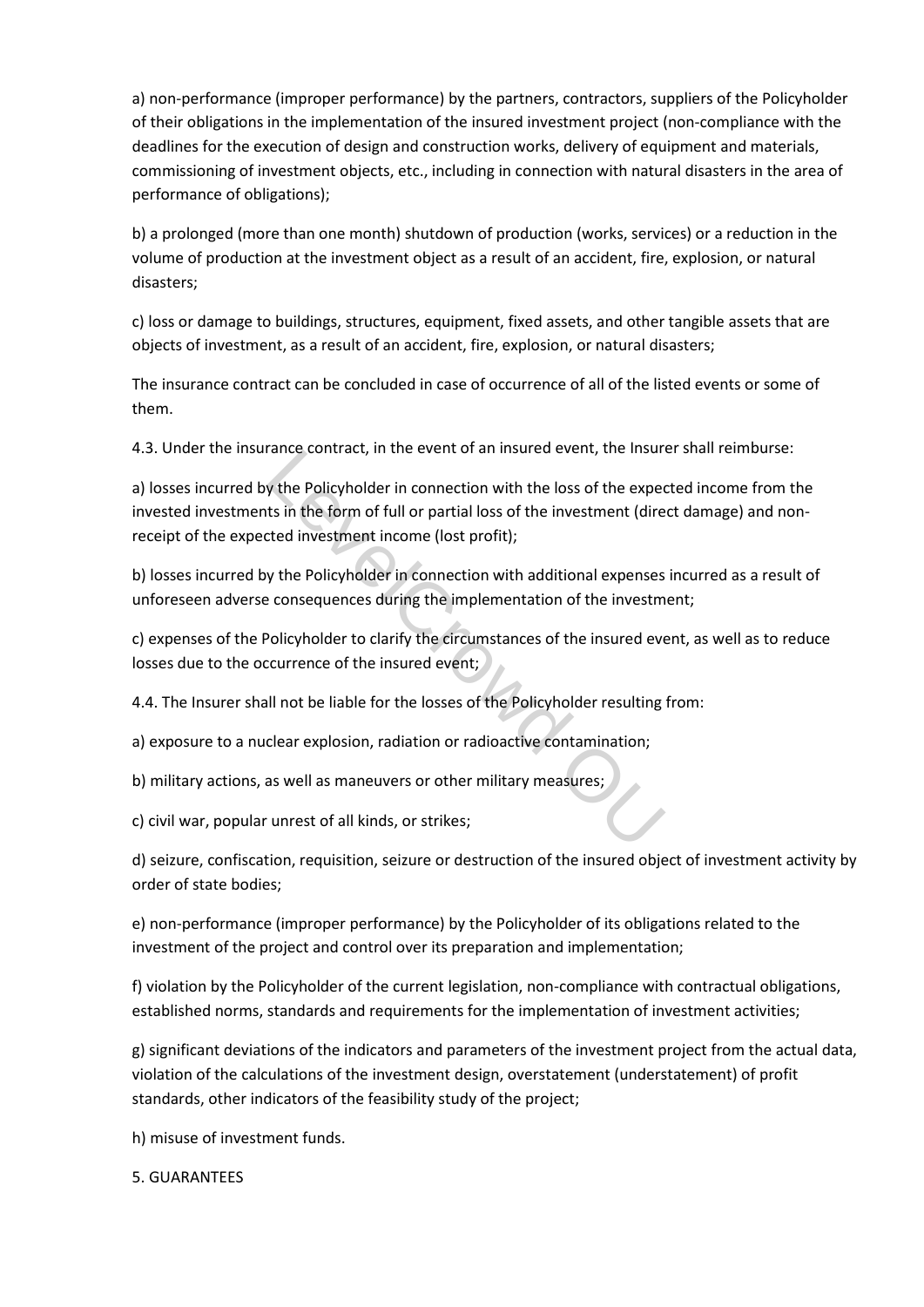5.1. The Policyholder guarantees and agrees that:

5.1.1. He is not aware of any requirements, conditions or events at the date of conclusion of the insurance contract that could lead to an insured event under the insurance contract, and all information provided by the policyholder is true and correct, and no material information has been hidden;

5.1.2. Ownership rights and participation rights, all contracts between the policyholder and a foreign company of the country of investment are executed and registered in full compliance with the legislative and other regulatory legal acts of the country of investment;

5.1.3. He and / or a foreign company will fulfill their investment obligations to the state of the country of investment;

5.1.4. He and / or the foreign company will not take any actions without prior notice and consent of the insurer, which may lead to significant changes in the rights of ownership and participation of the policyholder, as well as in the insurance contract.

5.2. The Policyholder guarantees confidentiality, i.e. that it will not disclose the existence of the insurance contract at any time to any third party, including a foreign company and the state authorities of the country of investment, without the written consent of the insurer. experiences confidentiality, i.e. that it will not disclose that any time to any third party, including a foreign company<br>vestment, without the written consent of the insurer.<br>IGATIONS OF THE PARTIES<br>step right to:<br>ation p

# 6. RIGHTS AND OBLIGATIONS OF THE PARTIES

6.1. The Insurer has the right to:

a) check the information provided by the Policyholder and the Policyholder's compliance with the requirements of the insurance contract;

b) give the Policyholder recommendations on the prevention of insured events;

c) terminate the insurance contract if the Policyholder fails to comply with the terms of the insurance contract and these Rules;

d) in the event of a change in the degree of risk, request a change in the terms of the insurance contract.

6.2. The Insurer is obliged to:

a) familiarize the Policyholder with the Insurance Rules;

b) ensure confidentiality in relations with the Policyholder;

c) comply with the terms of these Rules and the insurance contract.

6.3. After receiving a notification of the occurrence of an event that has the characteristics of an insured event, the Insurer is obliged to:

a) find out the circumstances of the occurrence of the event, if the event is recognized as an insured event, draw up an insurance certificate and determine the amount of damage;

b) after receiving the necessary documents for the insured event, calculate the amount of the insurance indemnity;

c) if the event is recognized as an insured event, pay the insurance indemnity within the time period established by the insurance contract.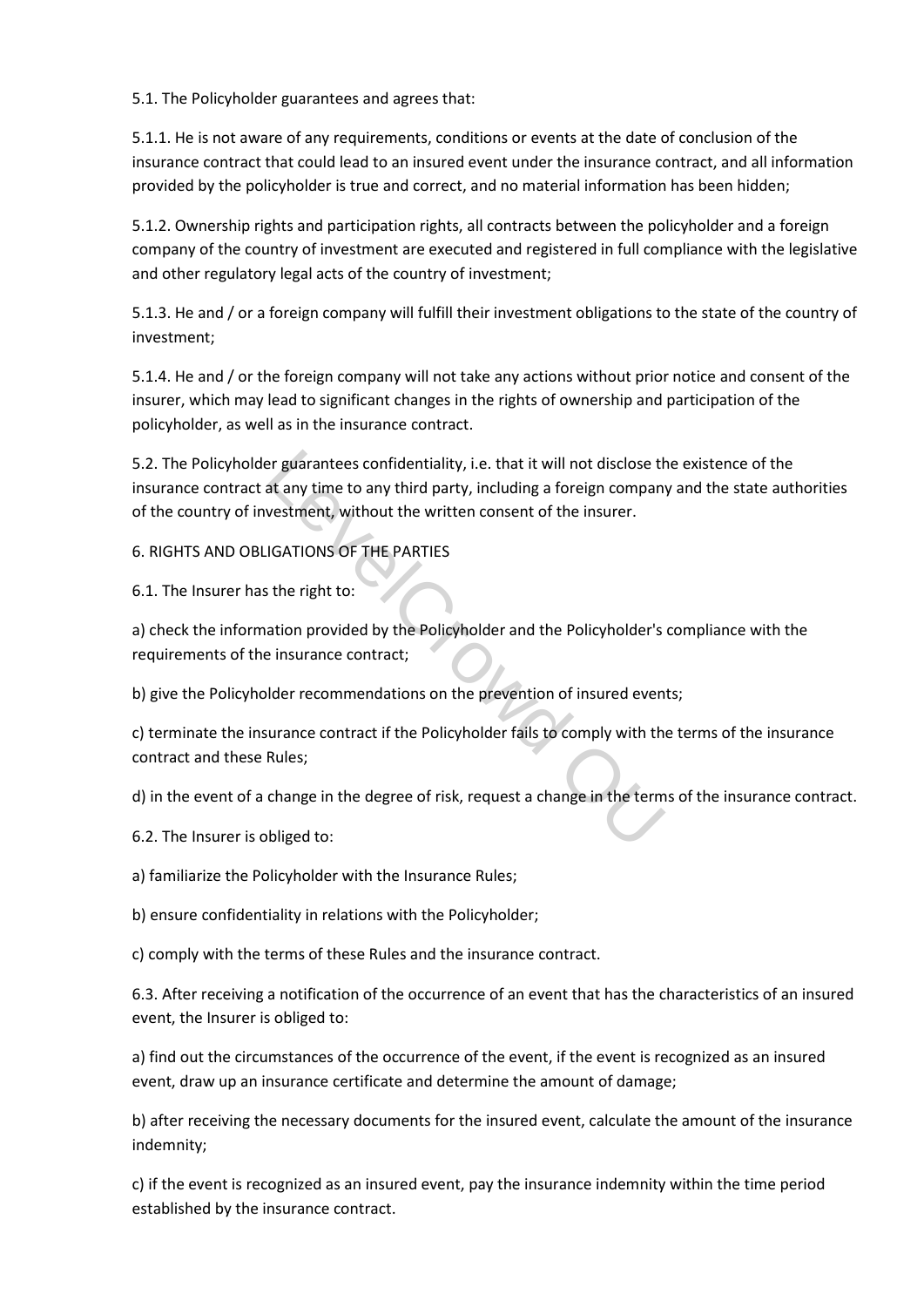6.4. The Policyholder has the right to:

a) terminate the insurance contract prematurely;

b) require the Insurer to fulfill its obligations under the insurance contract;

c) to receive from the Insurer information concerning its financial stability, which is not a commercial secret.

6.5. The Policyholder is obliged to:

a) when entering into an insurance contract, inform the Insurer of all circumstances known to him that are relevant for the assessment of the insurance risk, as well as of all insurance contracts concluded or being concluded in relation to this object of insurance;

b) pay the insurance premium in the amounts and terms specified in the insurance contract;

c) during the validity period of the insurance contract, immediately inform the Insurer of significant changes in the circumstances reported to the Insurer at the conclusion of the contract that have become known to it, if these changes may significantly affect the increase in the insurance risk;

d) comply with the terms of these Rules and the insurance contract.

6.6. In the event of an event that has the characteristics of an insured event, the Policyholder is obliged to:

a) immediately, but in any case no later than 10 days (with the exception of weekends and holidays), notify the Insurer or its representative in the manner specified in the insurance contract.

Late notification of the occurrence of damage to the Insurer gives the latter the right to refuse to pay the insurance indemnity, unless it is proved that the Insurer learned about the occurrence of the event in a timely manner, or that the Insurer's lack of information about this could not affect its obligation to pay the insurance indemnity; by period of the instrance contract, immediately inform the unstances reported to the Insurar at the conclusion of the the titles changes may significantly affect the increase in the terms of these Rules and the insurance

b) take reasonable and affordable measures in the circumstances to reduce possible losses.

c) inform the Insurer of all available information on the occurrence of the event;

7. PROCEDURE AND CONDITIONS FOR MAKING INSURANCE PAYMENTS

7.1. After the occurrence of the insured event, the Insurer performs the following actions::

7.1.1. establishes the fact and reasons for the occurrence of an event that has the characteristics of an insured event;

7.1.2. during the waiting period, independently takes measures, if possible, to minimize damage;

7.1.3. when an event is recognized as an insured event, it determines the amount of the insurance payment and draws up an act on the insured event.

7.2. The Insurance payment is made by the insurer after the expiration of the waiting period (maximum of 50 calendar days).

7.3. The insurance payment is made within the insurance amount in the amount of the loss.